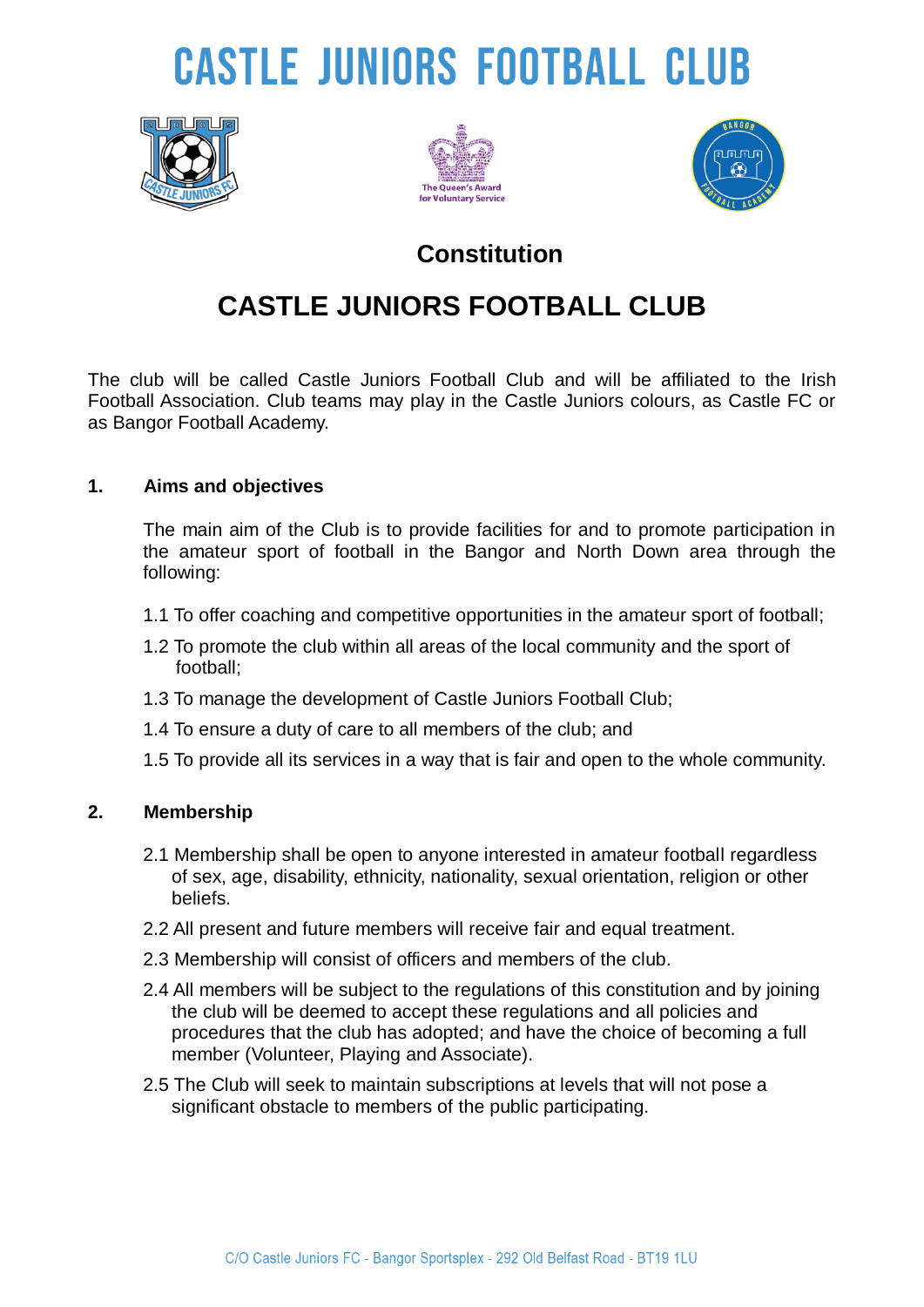#### **3. Members will be enrolled in one of the following categories**

- 3.1 Volunteer Member (Volunteers, Coaches and Officers).
- 3.2 Playing Member (those registered players aged 18 or over)
- 3.3Associate Member (Parents/Guardians of registered players aged 17 or younger).
- 3.3 Junior (Non-voting) Playing member aged 17 or younger.
- 3.4 Life Member (Special Membership as recommended by the Management Committee to a General Meeting of the Club).

#### *Notes:*

- A Volunteer Member is defined as any volunteer who has been Access NI approved for Castle Juniors FC.
- Associate Members will automatically become non-members when their child no longer plays for the club unless otherwise approved by the Management Committee.

#### **4. Membership fees**

- 4.1 Membership fees will be set annually and agreed by the Management Committee.
- 4.2 Fees will be paid monthly, annually or as agreed by the Management Committee.
- 4.3Fees must be fully paid to date and membership valid for 3 months prior to any AGM or EGM for voting rights.

#### **5. Management Committee**

- 5.1 The club will be managed through the Management Committee consisting of:
	- The club chairperson
	- The club secretary
	- The club treasurer
	- The marketing and communications officer
	- The director of football
	- The grassroots and community officer
	- The Complaints and Discipline Committee chair
- 5.2 Only these representatives will have the right to vote at meetings of the Management Committee. If any vote is tied then the Chairperson is to have the casting vote.
- 5.3 Management Committee meetings will be convened by the Chairperson of the club and held no fewer than 2 times per year.
- 5.4 The quorum required for business to be agreed at Management Committee meetings will consist of 4 Management Committee members.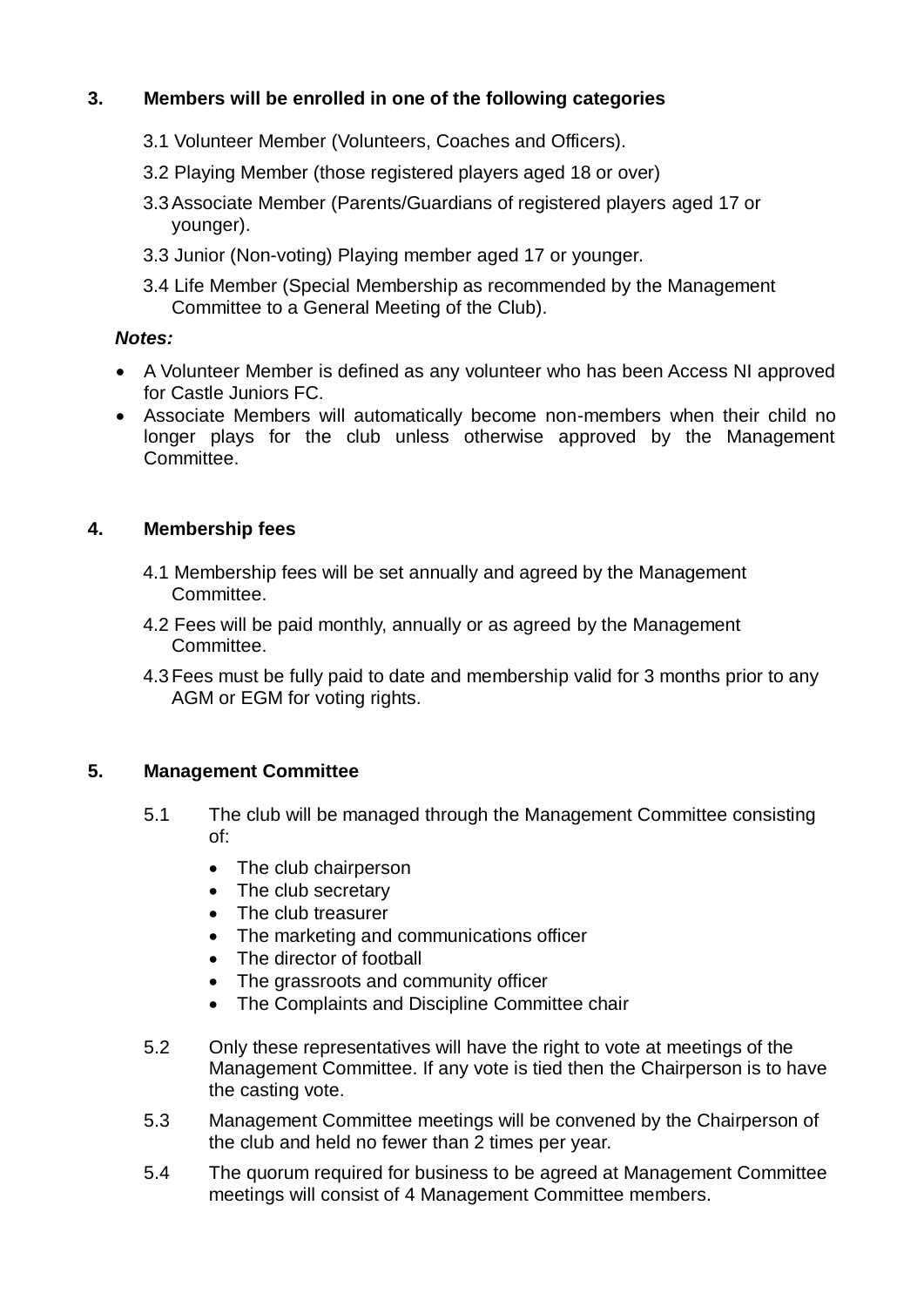- 5.5 The Management Committee will be responsible for adopting new policy, codes of practice and rules that affect the organisation of the club.
- 5.6 The Management Committee will have powers to appoint subcommittees as necessary and appoint advisers to the Club as necessary to fulfil its business.
- 5.7 The Management Committee will have the final say on all decisions but will recognise the views of the Lead Coaches and Managers Group when making decisions.
- 5.8 Members of the Management Committee will be elected at the Annual General Meeting for a two year term, the club chairperson, club treasurer and director of football in one year; and the club secretary, marketing and communications officer, grassroots and community officer, and Complaints & Discipline Committee chair in the following year. Members will retire at the end of their term but will be eligible for re-election.
- 5.9 Terms of office of members of the Management Committee will commence at the conclusion of the Annual General Meeting.
- 5.10 The roles of the members of the Management Committee are set out in the club's Roles and Responsibilities document.

#### **6. Safeguarding**

6.1We at Castle Juniors Football Club are committed to good practice which protects children and adults at risk from harm. Staff and volunteers accept and recognise their responsibility to provide an environment which promotes this at all times.

#### **7. Finance**

- 7.1All club monies will be banked in an account held in the name of the club. The Club Treasurer will manage the finances of the club.
- 7.2The financial year of the club will end on 20 July each year. A statement of annual accounts will be presented by the Treasurer to the Annual General Meeting.
- 7.3Any cheques drawn against club funds should hold the signatures of the Treasurer plus one other Management Committee member unless alternative arrangements are agreed by the Management Committee. Payments up to £500 may however be paid by one officer or the Treasurer without a second signature.
- 7.4All surplus income or profits will be reinvested in the Club. No surpluses or assets will be distributed to Members or third parties.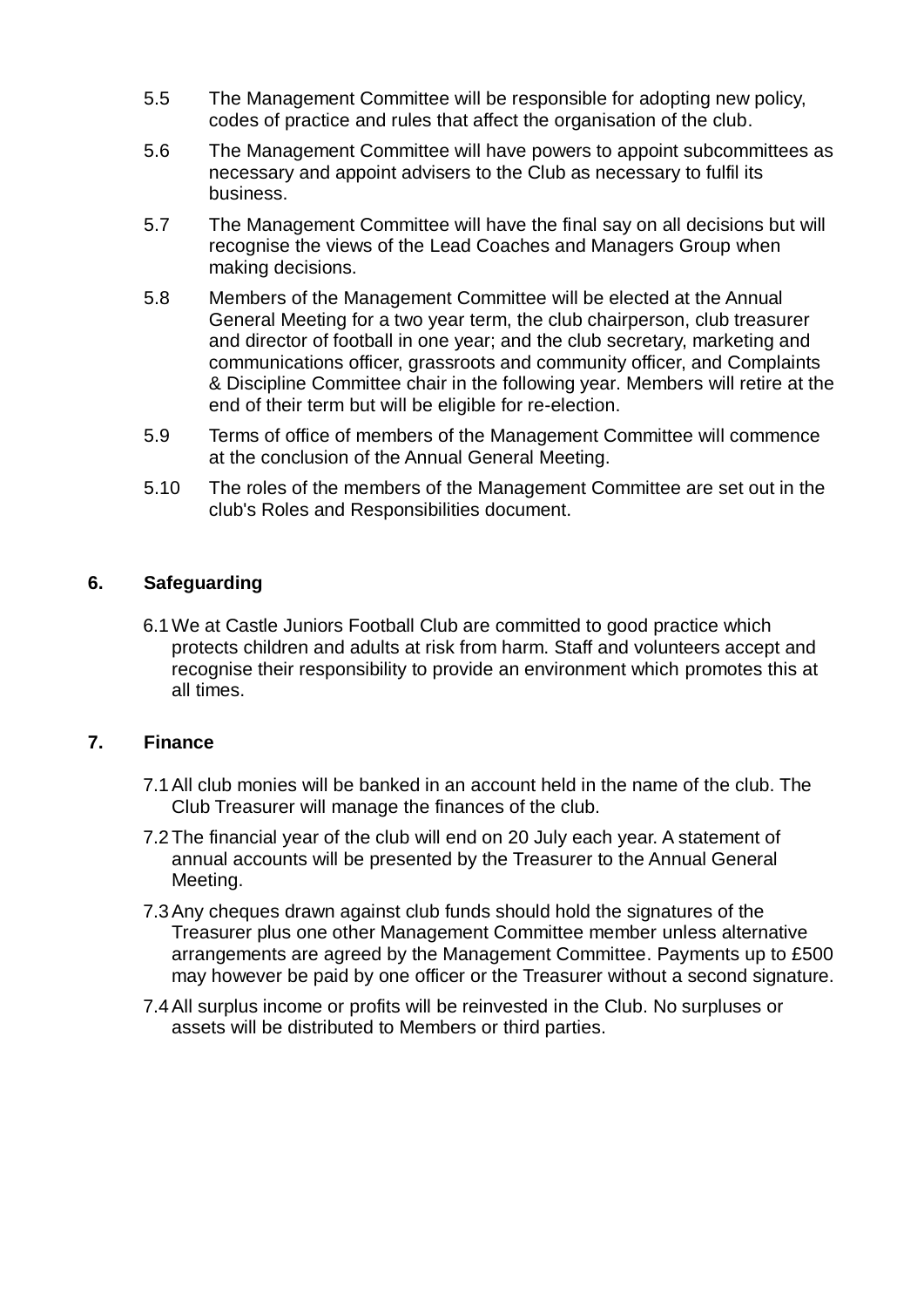#### **8. Annual General Meetings**

- 8.1 Notice of Annual General Meetings (AGM) will be given by the Club Secretary. Not fewer than 21 clear days notice is to be given to all members.
- 8.2The AGM will receive a report on the activities of the club and a statement of the annual accounts.
- 8.3Self-nominations for representation on the Management Committee will be sent to the Secretary 14 days prior to the AGM. Elections of members of the Management Committee will take place at the AGM. Those eligible to vote will be Playing Members whose fees are paid up to date, Associate Members whose children's fees are paid up to date, and Volunteer Members. The quorum for AGMs will be a minimum number of members namely 11 present.
- 8.4 In the event of no self-nomination being received for any position, or the resignation of a member of the Management Committee between AGMs, the remaining members of the Management Committee will nominate a replacement member. The replacement member will serve with full authority until the following AGM.
- 8.5The Management Committee has the right to call Extraordinary General Meetings (EGMs) outside the AGM. Procedures for EGMs will be the same as for the AGM.

#### **9. Discipline and appeals**

- 9.1All concerns, allegations or reports of poor practice/abuse relating to Club procedures will be recorded and responded to in accordance with the club's Complaints and Discipline Policy and Procedures.
- 9.2The Club has the power to take appropriate disciplinary action, including the termination of membership.
- 9.3A Complaints and Discipline Committee consisting of four individuals who are not members of the Management Committee and who are elected by the AGM, and a Chair who will be a Management Committee member, will be responsible for managing complaints and disciplinary matters involving the club.
- 9.4 In the event of insufficient nominations for the Committee, or the resignation of a member of the Complaints and Discipline Committee between AGMs, the Management Committee will nominate a replacement member. The replacement member will serve with full authority until the following AGM.

#### **10. Dissolution**

- 10.1 A resolution to dissolve the club can only be passed at an AGM or EGM through a 75% majority vote of those voting members who are present.
- 10.2 In the event of dissolution, any assets of the Club that remain will become the property of the Irish FA Foundation Limited.